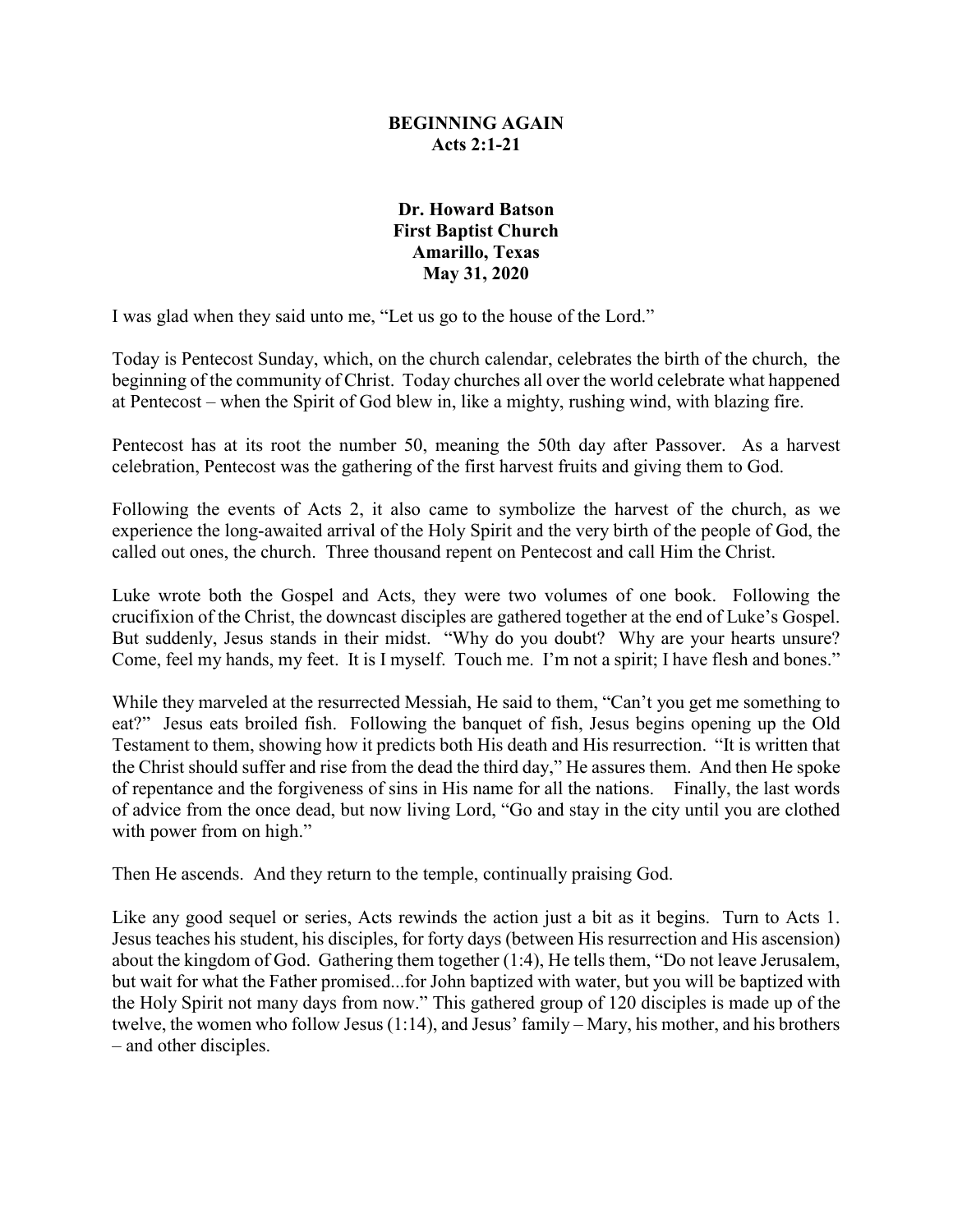And in our text today in chapter 2, we celebrate the arrival of the Spirit and the birth of the community in which the Spirit dwells, the church.

# **I. Together (v. 1)**

"When the day of Pentecost had come, they were all **together in one place**."

The church of Jesus Christ had its very beginning – its birthday – as the gathered people of God. They were "all together in one place."

Now, I know it's best for many of you to worship from home for a few more weeks or even months. I realize we have many more people watching by television and livestream than we do here in the room today. But, eventually, and ultimately, always and everywhere, the church is a gathered people of God. When the day of Pentecost came, they were "all together in one place."

Today we are together once again – in one place. Precautions in place, but we're together.

I recently read a work that explored the history of Amarillo. I discovered that even as the architects were designing this very sanctuary, there was a delay in the drawings because, and I quote, "A smallpox epidemic swept through Amarillo in the early months of 1927." The church minutes of First Baptist Church of Amarillo at that time note, "There were no public gatherings of any public nature in the city, therefore no church services or conferences were held [in January and February.]"

The planning of this very room was put on pause because the church could not gather together for eight weeks. This time, it has been ten weeks, but pauses for pandemics put forth no new problems for the pioneers, the people called First Baptist Church of Amarillo.

On that day of Pentecost, they were all together in one place. Today, Pentecost again, and we begin anew – gathered in one place.

I wonder, back in 1927 when they were permitted to worship together again, did it feel like today? Were they glad to be gathered, like the early disciples, all together in one place? Were their hearts heaving with gratitude and their eyes moist with tears of joy?

When God's people gather, mighty things happen.

## **II. Tongues (vs. 2-4)**

"And suddenly there came from heaven a noise like a violent rushing wind, and it filled the whole house where they were sitting. And there appeared to them tongues of fire distributing themselves, and they rested on each one of them. And they were all filled with the Holy Spirit and began to speak with other tongues, as the Spirit was giving them utterance."

On that day, to all peoples in every language, the church was empowered to speak God's message of the Messiah. Jesus is the risen One who baptizes with the Holy Spirit and fire. He is Israel's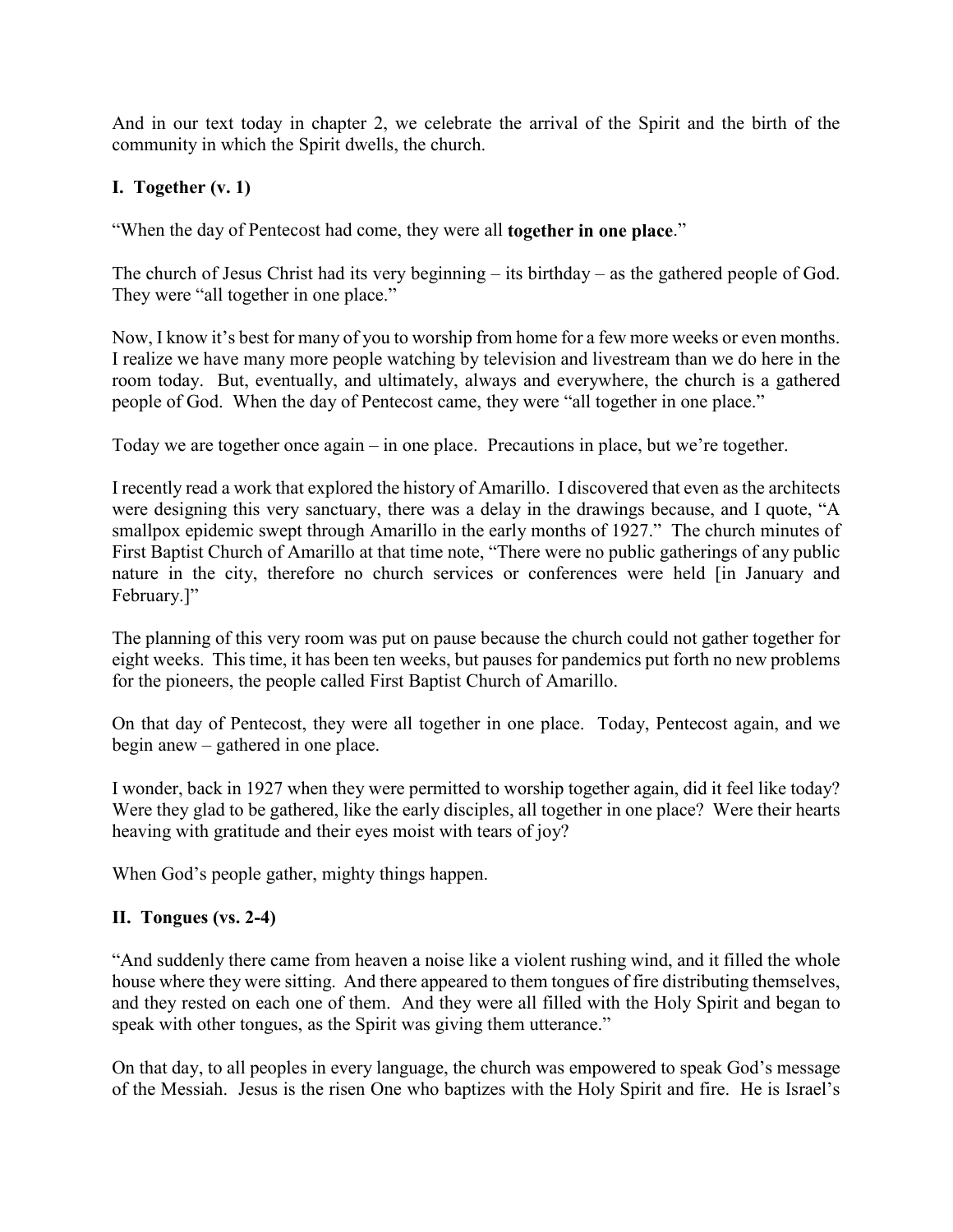rightful Lord (2:36). And all who respond in repentance and receive the Holy Spirit become part of the community of God, the church (2:41-47).

There was no culture that could not to hear the message, the gospel, the word of God. Every tribe heard the church preaching in their own tongue.

There may be many languages, but there is only one message.

Acts 2 is a reversal of the Babel story of the Old Testament. At Babel, God scattered them, multiplied their languages – tangled their tongues – as they tried to steal His glory. But here God brings them together with one language – everyone hearing and understanding the good news of the Christ.

## **III. Translated (vs. 5-8)**

"Now there were Jews living in Jerusalem, devout men from every nation under heaven. And when this sound occurred, the crowd came together, and were bewildered because each one of them was hearing them speak in his own language. They were amazed and astonished, saying, 'Why, are not all these who are speaking Galileans? And how is it that we each hear them in our own language to which we were born?""

Look at that list beginning in verse 9. The Medes. The Elamites. Skip on down – those from Cappadocia, Phrygia, Pamphylia, Cyrene. Some from Rome. Others, Cretans and Arabs. Each and every one heard the message of the Messiah as if the apostles were preaching in their own language. A miracle of utterance or translation – speaking or hearing?

It is the intent of God – always has been, always will be – that all men and women from every nation, every tribe, and every tongue, will hear the good news of the Christ, confess their sins, repent, receive the Holy Spirit, and be ready for that day when Christ returns.

Today is Pentecost. It's the beginning of the church, and, today, for First Baptist Amarillo it is a beginning again.

The disciples gathered together  $-120$  followers (1:15) in one place. We don't know if they start out in an upper room or at someone's house. But eventually they make their way to the temple courts, where thousands of people could both hear and heed the gospel. Because it is Pentecost, pilgrims are there from all nations. God waited until this opportune time when in one place, gathered together, He would have peoples from all places hear the preaching of the kingdom. And 3,000 said yes to Jesus (2:41).

I love Luke's expression in verse 1, "for the day having arrived." My translation says, "Pentecost had come." The waiting period was now complete. Look back again at 1:4. "He commanded them not to leave Jerusalem, but to wait for what the Father had promised...."

The waiting was over.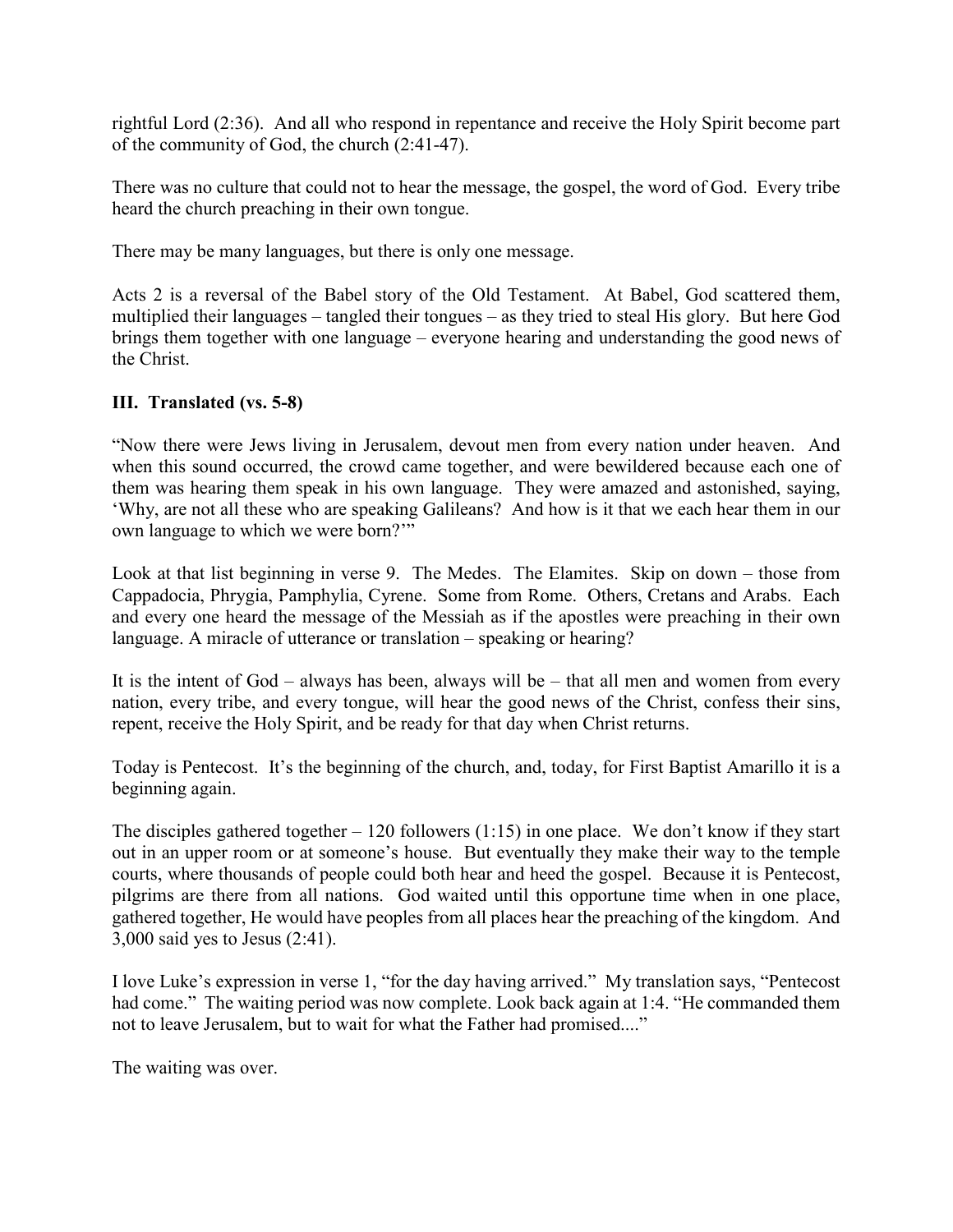Sometimes the waiting time is the hardest time of all. For many of you, not gathering in this room has been almost unbearable – not because God isn't everywhere, but because God is especially here among His gathered people. This is a sacred place for you. Within these walls, worshiping with these people – your brothers and sisters in Christ – has returned. "They were all together in one place." Here we bless our babies. He we celebrate the wedding of our children. He we bury our brothers.

And then the wind rushes in as they gather. Wind and fire. Together they are signs that God is present, aren't they? Think about the fire on Mount Sinai when Moses receives the Law. Think about the pillar of fire that led Israel in the evening. Think about the prophet Isaiah, when he was in the presence of God and smoke was filling the house of worship. Or at Elijah's ascension in 2 Kings 2 – fire and wind work together. Perhaps a fitting allusion to recall Jesus' departure.

# **IV. Take Away (v. 12)**

The crowd asked the question – the only question that matters – "What does this mean?"

What does it mean for the church to be gathered together in one place and receive the Spirit? For the fiery word of God to be proclaimed like a mighty, rushing wind?

The response was divided.

Paul experienced the same when he preached – the divided crowd. And every time the Messiah performed a miracle, some believed and some doubted. Everyone is not always ready for God to intervene.

Some cry out in repentance. But some said, "These men are drunk; they are mad with wine." Peter stands in the midst of the confusion (v. 14), standing with the other eleven disciples, and declares, "These men are not drunk, as you suppose..." (v. 15). And then he gives the gospel.

In verse 17, he says, "It is the last days." The prophets had spoken of "the day of the Lord" (Isaiah 13, Isaiah 58, Ezekiel 13; Ezekiel 30; Joel 1; Joel 2; Joel 3; Malachi 4). Early Christians spoke of "the day of the Lord" (1 Thessalonians 5; 2 Thessalonians 2; 2 Peter 3). Or "the day of the Lord Jesus" (1 Corinthians 5; 2 Corinthians 1), "the day of Jesus Christ" (Philippians 1), and "the day of the Son of Man" (Luke 17).

All of this means the day of the Messiah, the day of the Christ has come. On this day, God pours forth His Spirit upon all humankind. "Your sons and your daughters shall prophesy. Your young men shall see visions, and your old men shall dream dreams." On that Pentecost, with the birth of the church, they began to have visions and dreams. They saw signs and witnessed wonders from God.

First Baptist Family, we cannot go back to business as usual. You remember. Before the coronavirus, we came into this room taking for granted the opportunity to gather, to praise God. May this pandemic reignite our passion for our Christ and for His people, the church. Indeed, may the young men among us and the young women among us see visions. May our sons and our